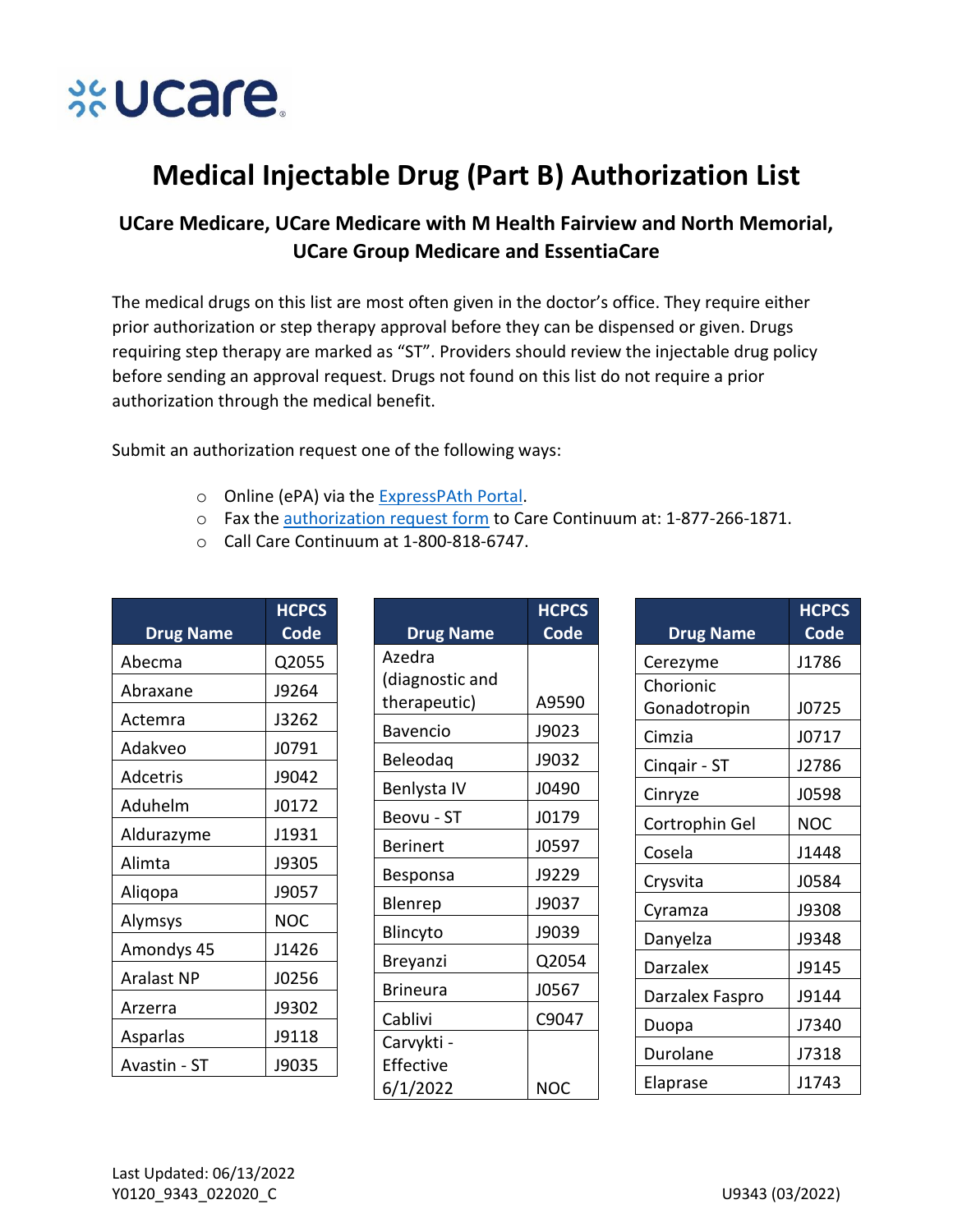|                       | <b>HCPCS</b> |
|-----------------------|--------------|
| <b>Drug Name</b>      | <b>Code</b>  |
| Elelyso               | J3060        |
| Elzonris              | J9269        |
| Empliciti             | J9176        |
| Enhertu               | J9358        |
| Enjaymo -             |              |
| Effective<br>6/1/2022 | <b>NOC</b>   |
|                       |              |
| Entyvio               | J3380        |
| Epogen - ST           | J0885        |
| Erbitux               | J9055        |
| Erwinaze              | J9019        |
| Evenity               | J3111        |
| Evkeeza               | J1305        |
| Exondys 51            | J1428        |
| Eylea - ST            | J0178        |
| Fabrazyme             | J0180        |
| Fasenra               | J0517        |
| Firazyr               | J1744        |
| Folotyn               | J9307        |
| Fulphila - ST         | Q5108        |
| Fyarro - Effective    |              |
| 6/1/2022              | C9091        |
| Gamifant              | J9210        |
| Gazyva                | J9301        |
| Gel-One               | J7326        |
| Gelsyn 3              | J7328        |
| GenVisc 850           | J7320        |
| Givlaari              | J0223        |
| Glassia               | J0257        |
| Granix - ST           | J1447        |
| Haegarda              | J0599        |
| Hemlibra              | J7170        |
| Herceptin - ST        | J9355        |

|                    | <b>HCPCS</b> |
|--------------------|--------------|
| <b>Drug Name</b>   | Code         |
| Herceptin Hylecta  |              |
| $-ST$              | J9356        |
| Herzuma - ST       | Q5113        |
| <b>HP Acthar</b>   | J0800        |
| Hyalgan            | J7321        |
| Hymovis            | J7322        |
| Ilaris             | J0638        |
| Ilumya             | J3245        |
| Imcivree           | <b>NOC</b>   |
| Imfinzi            | J9173        |
| Imlygic            | J9325        |
| Infliximab         | J1745        |
| Istodax            | J9319        |
| Jelmyto            | J9281        |
| Jemperli           | J9272        |
| Jevtana            | J9043        |
| Kadcyla            | J9354        |
| Kalbitor           | J1290        |
| Kanuma             | J2840        |
| Keytruda           | J9271        |
| Kimmtrak -         |              |
| Effective          |              |
| 6/1/2022           | <b>NOC</b>   |
| Krystexxa          | J2507        |
| Kymriah            | Q2042        |
| Kyprolis           | J9047        |
| Lartruvo           | J9285        |
| Lemtrada           | J0202        |
| Leqvio - Effective |              |
| 6/1/2022           | <b>NOC</b>   |
| Libtayo            | J9119        |
| Lucentis - ST      | J2778        |
| Lumizyme           | J0221        |

|                       | <b>HCPCS</b> |
|-----------------------|--------------|
| <b>Drug Name</b>      | Code         |
| Lumoxiti              | J9313        |
| Lutathera             | A9513        |
| Luxturna              | J3398        |
| Margenza              | J9353        |
| Mepsevii              | J3397        |
| Monjuvi               | J9349        |
| Monovisc              | J7327        |
| Mylotarg              | J9203        |
| Naglazyme             | J1458        |
| Neupogen - ST         | J1442        |
| Nexviazyme            | J0219        |
| Nipent                | J9268        |
| Nivestym - ST         | Q5110        |
| Novarel               | J0725        |
| Nucala                | J2182        |
| Nulibry               | <b>NOC</b>   |
| Nyvepria - ST         | Q5122        |
| Ocrevus               | J2350        |
| Ogivri - ST           | Q5114        |
| Oncaspar              | J9266        |
| Onivyde               | J9205        |
| Onpattro              | J0222        |
| Ontruzant - ST        | Q5112        |
| Opdivo                | J9299        |
| Opdualag              |              |
| Effective<br>7/1/2022 | NOC          |
| Orencia IV            | J0129        |
| Orthovisc             | J7324        |
| Ovidrel               | <b>NOC</b>   |
| Oxlumo                | J0224        |
| Padcev                | J9177        |